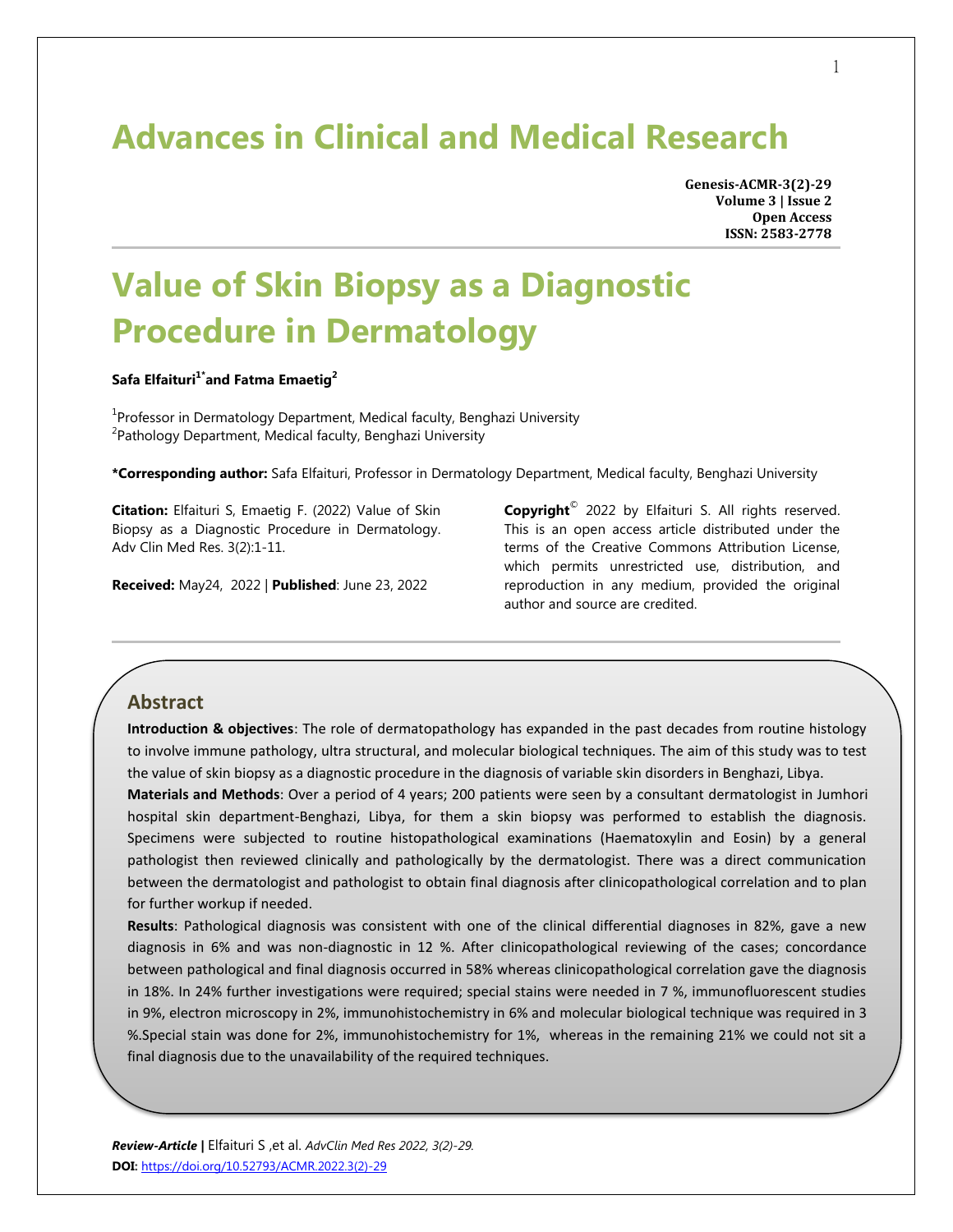**Conclusions**: Dermatohistopathology is an important diagnostic procedure in clinical dermatology, considering the clinicopathologic correlation as an essential step in the diagnostic process. It must be coupled with other techniques as immunofluorescence, immunohistochemistry, electron microscopy and molecular pathology to make the exact diagnosis of some skin diseases.

#### **Keywords**

Biopsy; Dermatologistis; Haematoxylin; Immunofluorescence

#### **Introduction**

Although most skin diseases can be diagnosed with inspection, the clinical appearance of skin lesions may overlap, mandating skin biopsy and histopathologic examination [1]. The dermatologist is responsible for obtaining the biopsy and submitting it to the pathology laboratory together with clinical information [2-5] where microscopic examination and interpretation of skin biopsy carried out by the pathologist. Interpretation of histological reports by the dermatologist is important to put it in the clinical context. The integration of clinical information with the pathological findings is important for the diagnosis of many skin disorders [3, 7]. Some skin diseases overlap clinically and pathologically and for definitive diagnosis, techniques as immunofluorescence, immunohistochemistry, electron microscopy and molecular pathology are needed [5,6]. The aim of this study was to test the value of skin biopsy as a diagnostic procedure in the final diagnosis of variable skin disorders in Benghazi, Libya.

**Materials and Methods:** Over a period of 4 years; 200 patients were seen by consultant dermatologists in Jumhori hospital skin department-Benghazi, Libya, for them a skin biopsy was performed to establish the diagnosis. Clinical differential diagnoses along with a brief history and clinical description was provided with the request of histopathology. Skin specimens were subjected to histopathological examinations by randomly selected general pathologists; the specimens were processed and then stained with Haematoxylin and Eosin. Special stains were used when requested and available to identify infectious agents as fungi or specific substances deposited in the skin as the amyloid. All histological specimens were reviewed by the dermatologist. There was a direct communication between the dermatologist and pathologist for discussion to obtain final diagnosis after clinicopathological correlation and to plan for further workup.

**Results:** Two hundred cases were studied clinically and pathologically. They included inflammatory skin diseases as well as tumours. (Table 1) Pathological diagnosis matched one of the clinical differential diagnoses in 82%, gave a new diagnosis in 6% and was non-diagnostic in 12 %. (Figure 1) Out of the 12% where the histopathological reports were non-diagnostic; the histopathology of 5% could only provide a pattern analysis; as granulomatous and interface lichnoid reaction and in 7% only a descriptive report with non-specific features had been issued. After clinicopathological reviewing of the cases; definite final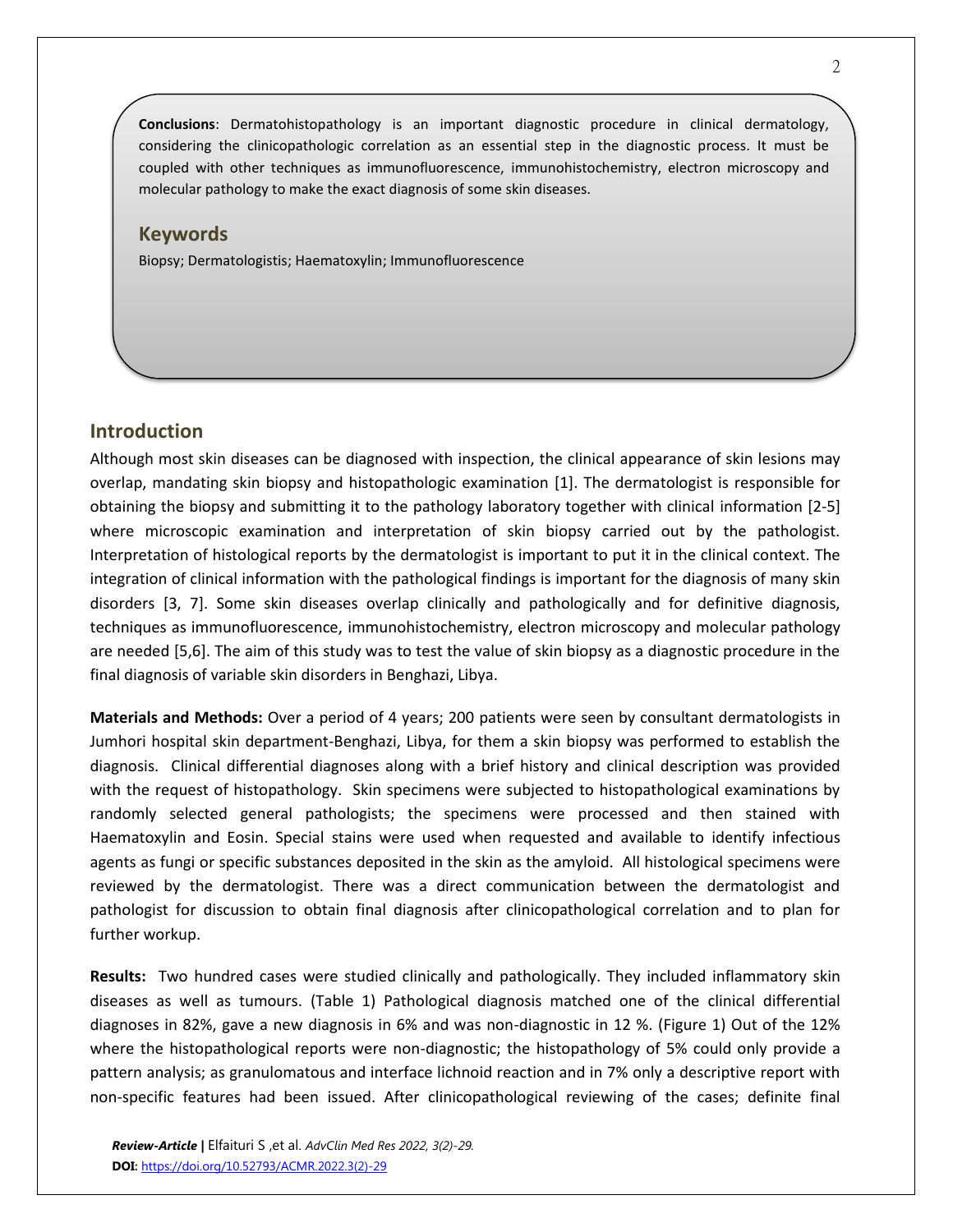diagnosis could be sited in 76%; concordance between pathological and final diagnosis occurred in 58% whereas clinicopathological correlation gave the diagnosis in 18%. Out of the 6% new pathological diagnosis, only 1% was accepted. Figure 2 demonstrate the results after clinicopathological correlation and special tests. Reaching definite diagnoses in 24% were not possible without certain technique; special stains were needed in 7 %, immunofluorescent studies in 9%, electron microscopy in 2%, immunohistochemistry in 6% and molecular biological technique was required in 3 %. (Figure 3) Unfortunately these diagnostic tests were not available in Benghazi pathological laboratories; special stain was done for 2%, immunohistochemistry for 1%, whereas in the remaining 21% we could not sit a final diagnosis due to the unavailability of the required techniques. (Figures 4-10) show clinical and pathological results of variable cases.

| Category:              | <b>Diseases:</b>              | Cases number:  |
|------------------------|-------------------------------|----------------|
|                        |                               |                |
| Papulosquamous         | Lichen planus                 | 23             |
|                        | Psoriasis                     | 14             |
|                        | Pityriasisrosea               | $\overline{2}$ |
|                        | Pityriasisrubra pilaris       | 3              |
| Dermatitis             | Contact dermatitis            | $\overline{2}$ |
|                        | Discoid eczema                | $\overline{2}$ |
|                        | Nodular prurigo               | 5              |
|                        | Stasis dermatitis             | $\mathbf{1}$   |
| Neoplasia              | Basal cell carcinoma          | $\overline{7}$ |
|                        | Squamous cell carcinoma       | $\overline{2}$ |
|                        | Kaposi sarcoma                | $\mathbf{1}$   |
| Pilosebaceous diseases | Rosacea                       | $\overline{7}$ |
|                        | Demodex infection             | 4              |
|                        | Acne                          | $\overline{2}$ |
|                        | Lupus milaridissaminatusfacii | $\mathbf{1}$   |
| Benign tumours         | Seborrheic keratoses          | 3              |
|                        | Syringoma                     | 3              |
|                        | leomyoma                      | $\mathbf{1}$   |
| Vascular               | Vasculitis                    | 5              |
|                        | Pigmented purpura             | 1              |
|                        | Purpurfulminans               | $\mathbf{1}$   |
| Connective tissue      | Scleroderma                   | $\mathbf{1}$   |
|                        | Lupus erythematosus           | 8              |
| Infections             | <b>Scabies</b>                | 4              |
|                        | Leishmania                    | $\overline{2}$ |
| Pigment disorders      | Ashy dermatosis               | $\overline{2}$ |
|                        | Post inflammatory.            | $\overline{2}$ |
|                        | Lentigo                       | $\overline{2}$ |
|                        | <b>Beckers melanosis</b>      | 1              |
|                        | Reticulate pigmentation       | $\overline{2}$ |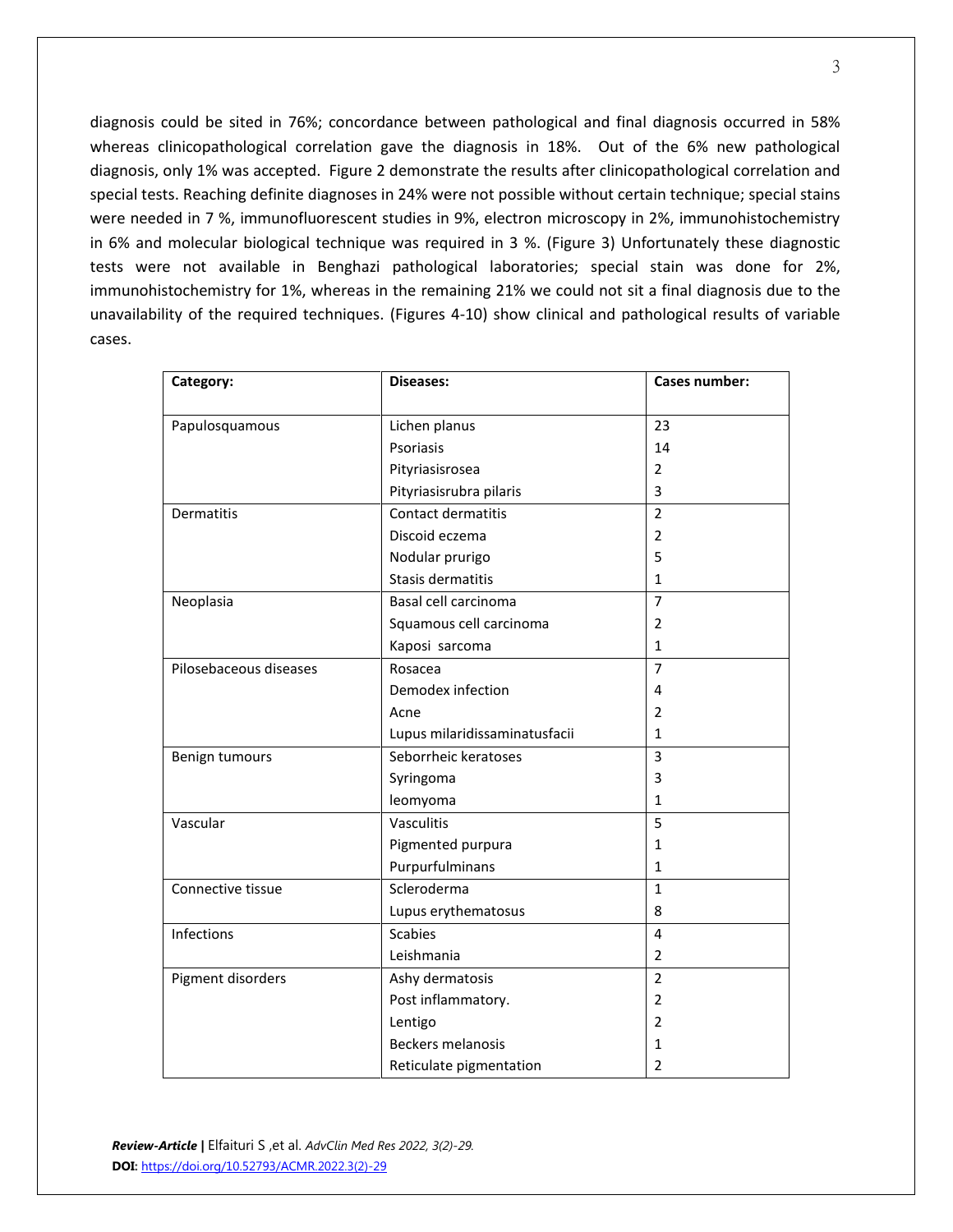| <b>Miscellaneous</b>          | Xanthogranuloma          | 5   |
|-------------------------------|--------------------------|-----|
|                               | Perforating collagenosis | 9   |
|                               | <b>Others</b>            | 29  |
| Further investigations needed |                          | 42  |
| for final diagnosis           |                          |     |
| Total                         |                          | 200 |
|                               |                          |     |





**Figure 1**: Initial histopathological outcome of the 200 skin biopsies.

*Review-Article |* Elfaituri S ,et al. *AdvClin Med Res 2022, 3(2)-29.* **DOI:** [https://doi.org/10.52793/ACMR.2022.3\(2\)-29](https://doi.org/10.52793/ACMR.2022.3(2)-29)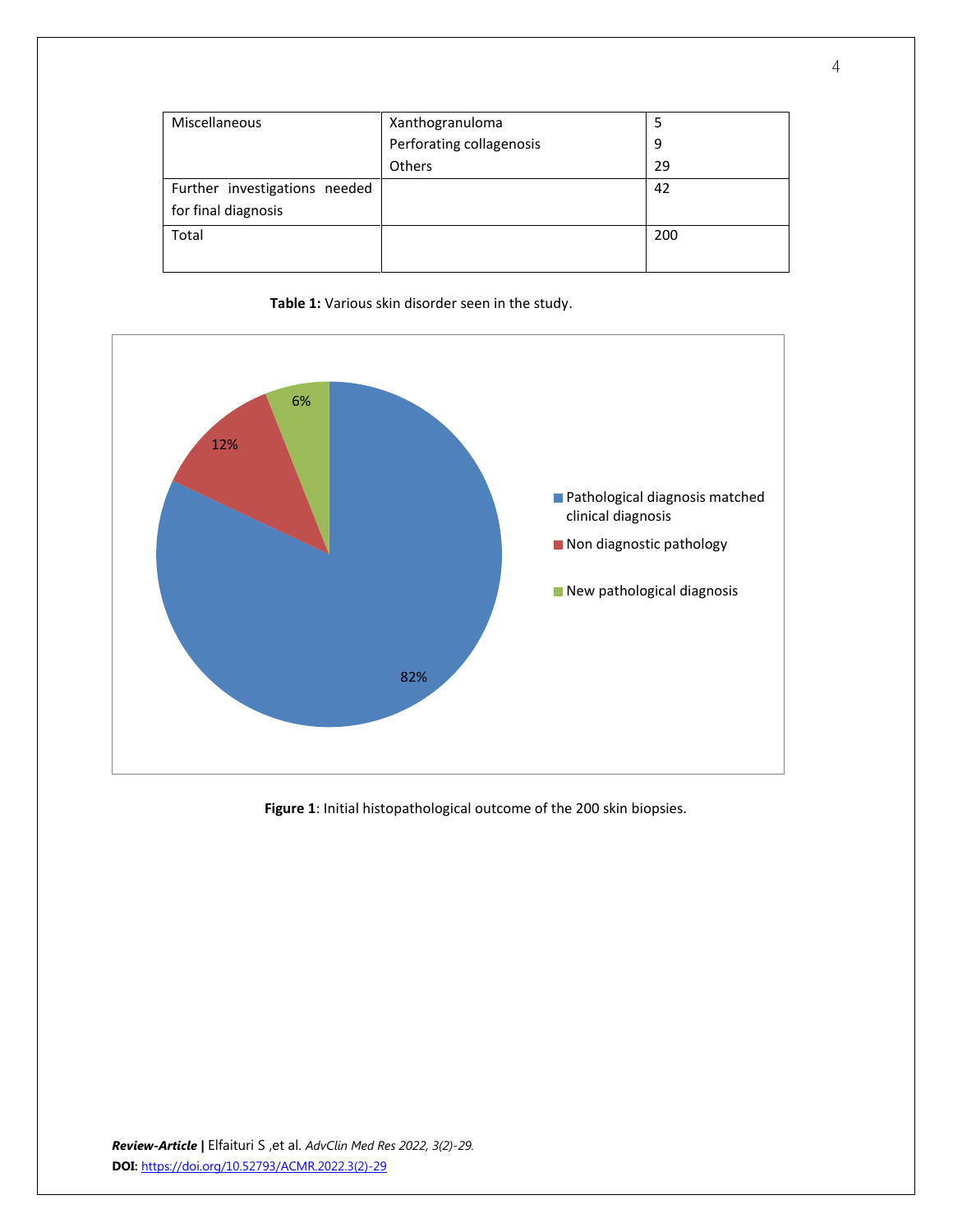

**Figure 2**: Results in figure 1 after clinicopathological correlation and special tests.



 **Figure 3**: Techniques needed to reach definite diagnoses.

*Review-Article |* Elfaituri S ,et al. *AdvClin Med Res 2022, 3(2)-29.* **DOI:** [https://doi.org/10.52793/ACMR.2022.3\(2\)-29](https://doi.org/10.52793/ACMR.2022.3(2)-29)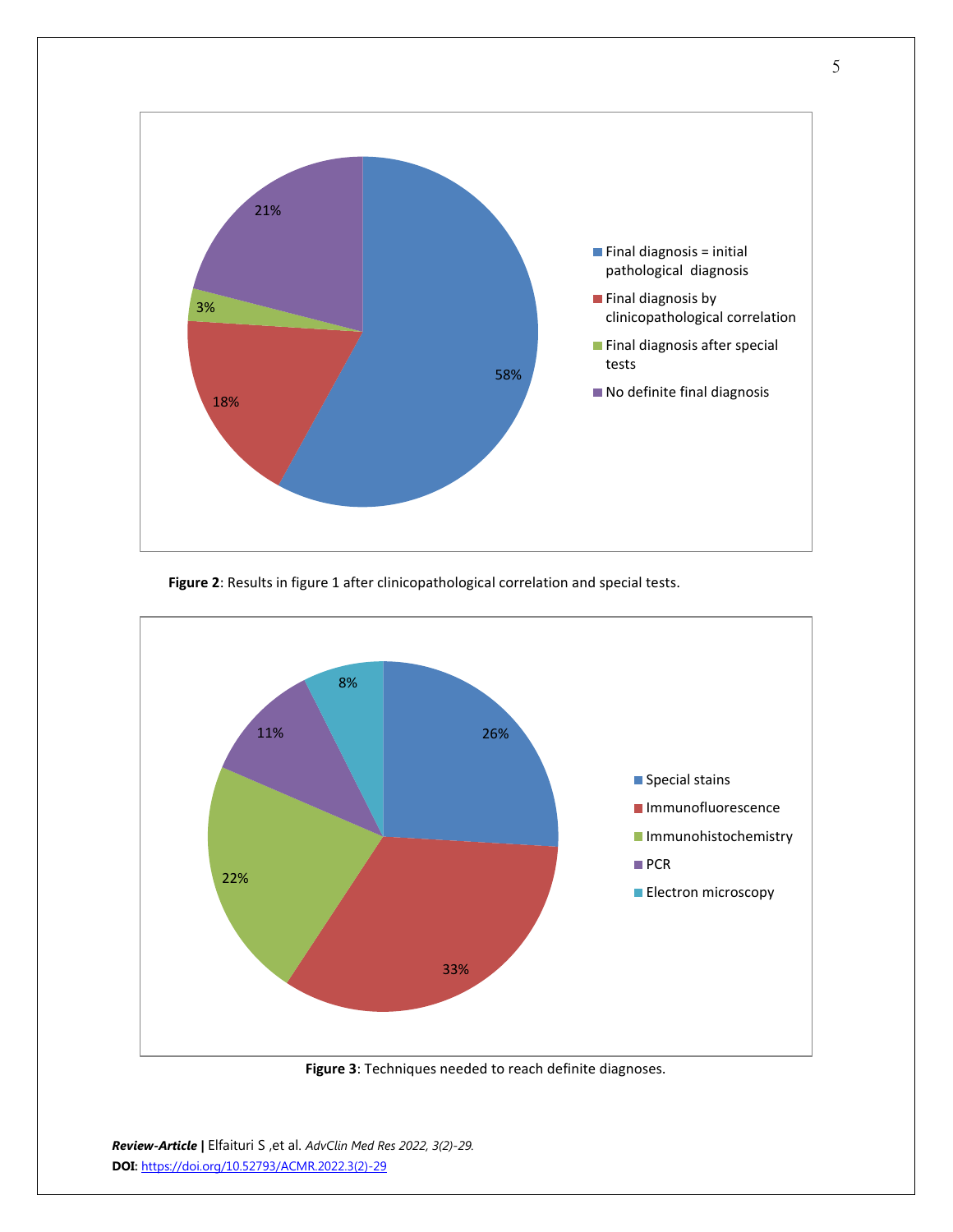

**Figure 4**: A case of basal cell carcinoma, Pathological diagnosis match clinical diagnose



**Figure 5**: A case of cutis laxa ,Verhoeff-Van Gieson staining showed marked decrease in the number of elastic fibers in the dermis.



**Figure 6**: A case of mucocutaneous leishmaniasis, amastigotes in macrophages were evident by Giemsa stain.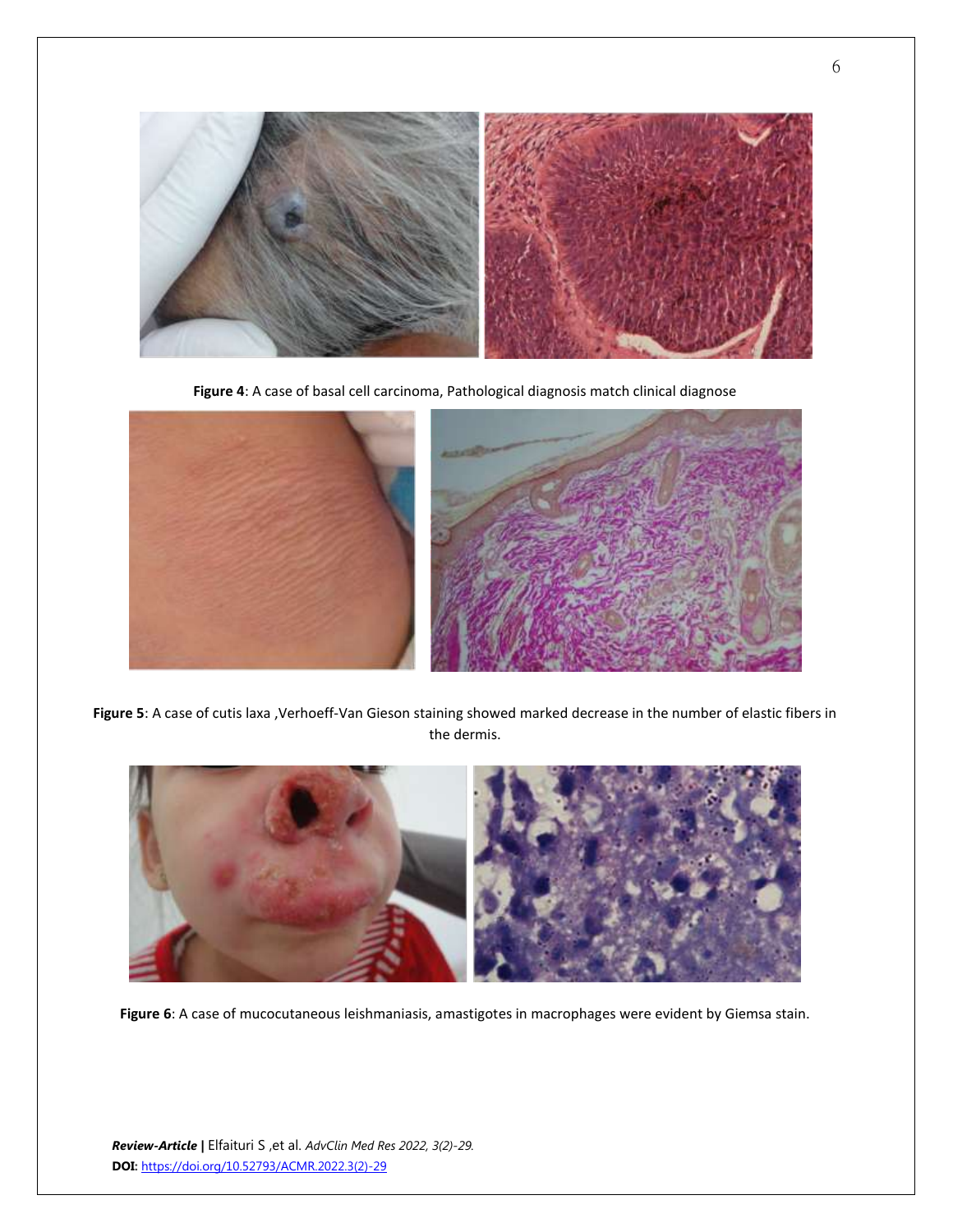

**Figure 7**: A case of leiomyoma where final diagnosis was confirmed by immunohistochemical stainfor smooth muscle acting.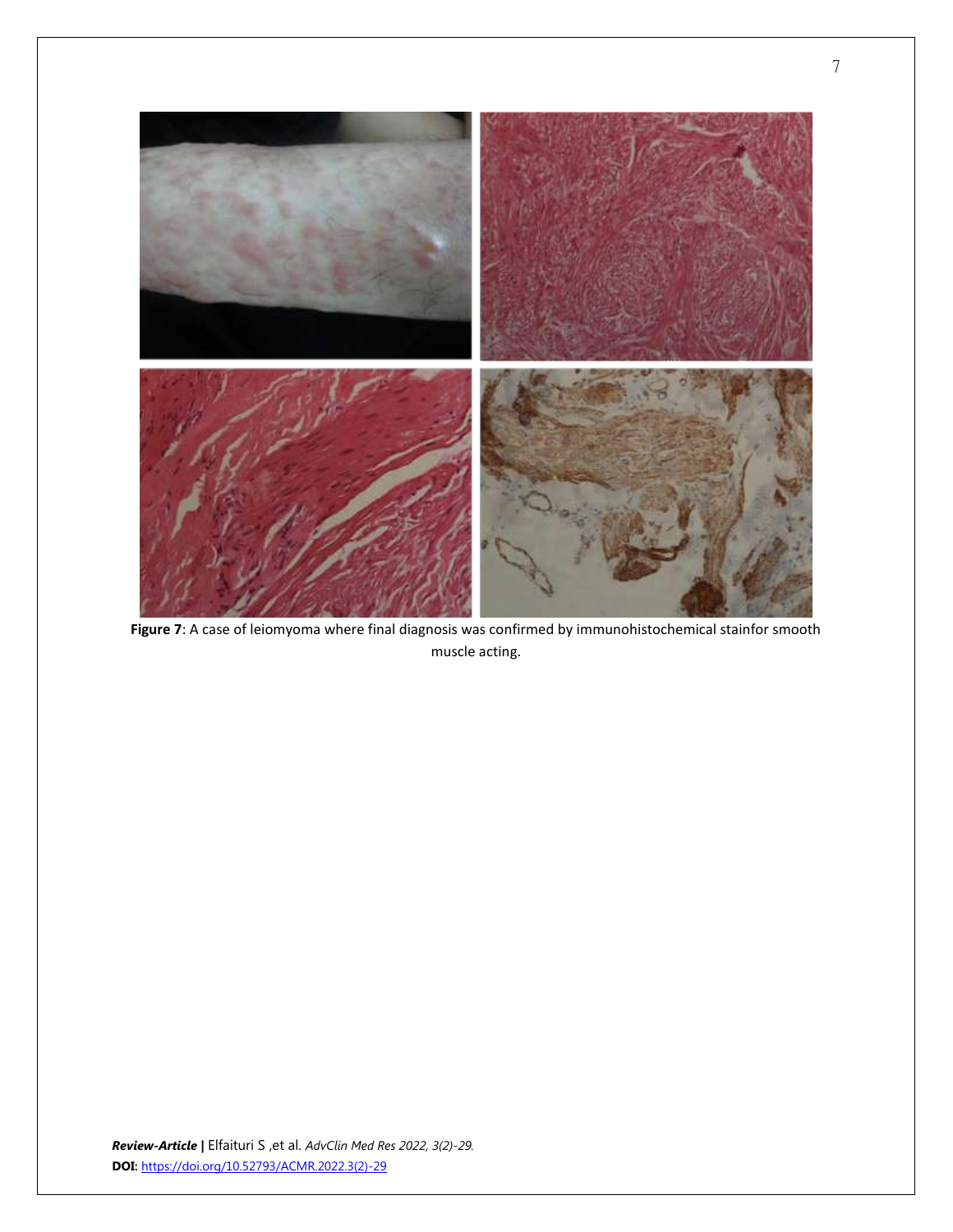

**Figure 8**: A case of blistering disease, need immunofluorescent study for final diagnosis.



**Figure 9**: A case of dermatofibrosarcoma protuberans, need immunohistochemical studies to confirm diagnosis.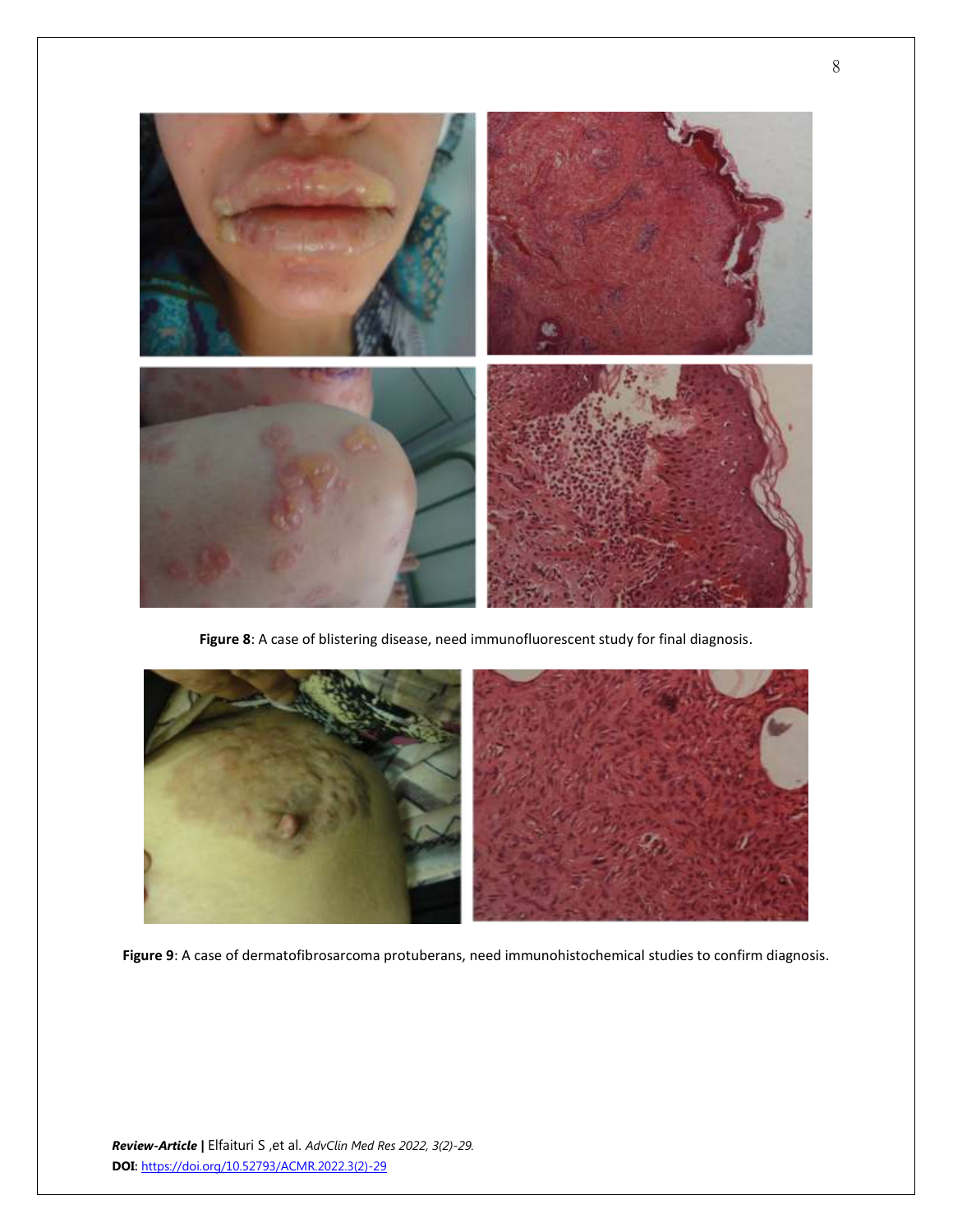

**Figure 10**: A case of hairlquin baby, need electron microscopy to confirm diagnosis.

#### **Discussion**

Skin biopsy is an important technique in dermatology. It plays a significant role in the diagnosis of cutaneous tumors as well as inflammatory skin diseases [8 -10]. In this study 200 cases were studied clinically and pathologically. They included various skin disorders; inflammatory and neoplastic. Our results showed that clinicopathological concordance between submitting clinician and biopsy results occurred in 82% but after clinicopathologic correlation concordance between biopsy result and final diagnosis occurred in only 58%. The histological diagnosis of cutaneous diseases can be confusing, even for the most experienced pathologist and the initial pathological diagnosis may be incorrect because many diverse inflammatory skin diseases share the same basic inflammatory process. In view of this complexity and commonality, many histopathological reports used the term consistent with rather than confirming a specific diagnosis [10]. The pathologist was not able to confirm the clinical diagnosis offered by the dermatologist or to provide a specific diagnosis in 12%, this could be due to unsuitable site, technique or time of the biopsy, [1] in addition visible changes may be not characteristic and may not permit a diagnosis [4,5]. The pathologist gave a new diagnosis which was not considered clinically in 6%; after clinicalpathological correlation, the dermatologist accept the pathological diagnosis as a final diagnosis in 1% only, whereas the others were rejected as they were away from the clinical context.

Several studies emphasizes the value of clinicopathologic correlation in the histopathologic diagnosis of skin diseases[11-14], our study showed that in 18%, the final diagnosis obtained only after clinicopathological correlation. Special stains may be required for diagnosis of some skin diseases. These include Ziehl-Neelsen for mycobacteria, gram stain for bacteria, Verhoeff-van Gieson staining for elastic fibers and Congo red to detect amyloidosis [15]. In this study a special stain was required in 7% of the specimens but it was done in 2% only due to unavailability. The pathological pattern may be suggestive for diagnosis for example the granulomatous pattern is consisting with mycobacterial infection, deep fungal as well as leishmania infection. However identification of the organism is mandatory for diagnosis and starting suitable therapy. The diagnostic value of dermatopathology in the past decades was enhanced by techniques as immunofluorescence, immunohistochemistry, electron microscopy and molecular pathology which are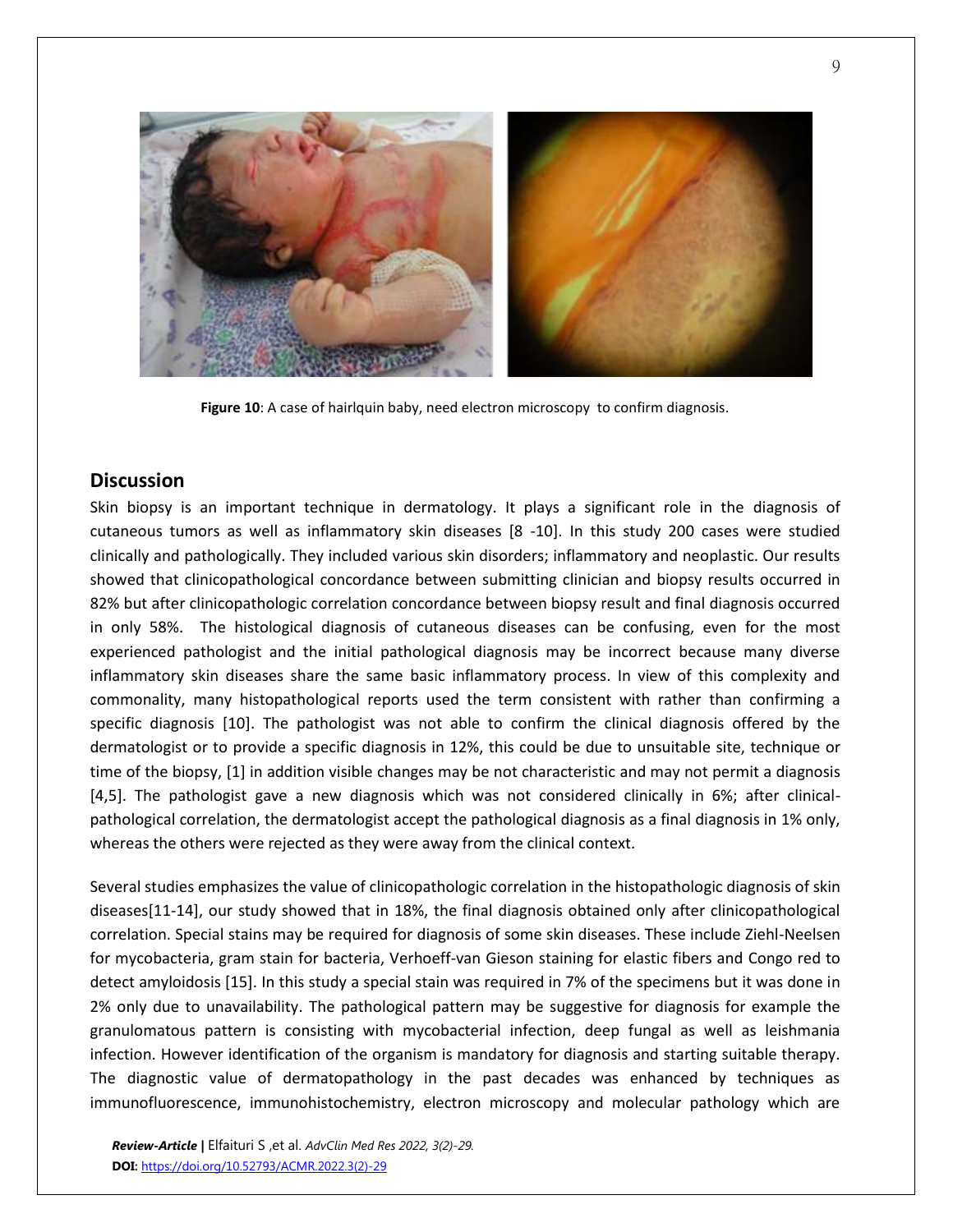expensive and require an experienced staff [10,16]. The direct immunofluorescence is a method of determining the location of antigen or antibody in a tissue section by the pattern of fluorescence resulting after exposure of specimen to the specific antigen or antibody conjugated to a fluorochrome. It is rapid and reliable techniques and it has extensively developed and applied widely in recent years to support clinical and pathological diagnosis of vesiculo - bullous diseases, connective tissue disorders and vasculitides [17-19]. Pathology labs in Benghazi lack immunopathology techniques which were needed for diagnosis of 9% of cases including vesiculo - bullous diseases. Immunohistochemical is the use of immune staining of cellular antigen to detect abnormal cells and it is very helpful in diagnosing various malignant tumors, especially lymphoma and melanoma. There has been a wide expansion in this field and many newly cellular markers were detected. (20) In this study, immunostaining was required for diagnosis in 6% cases; and done only in 1%. Diagnosis of many diseases as lymphoma, histiocytosis, neurofibroma, dermatofibrosarcoma could not be confirmed as their immunehistochemical markers were not available. Ultra structure study by electron microscopy may be helpful in certain diseases as mycosis fungoides, and histiocytosis [10]. It was required in2% of our cases, for which a final diagnosis could not site due to the unavailability of this technique.

The new technology, polymerase chain reaction (PCR), use chemical reaction to amplify DNA, either fragmented or intact. A defined DNA fragment can be amplified a million fold in a few hours and DNA can be amplified from fixed pathologic specimens [21]. PCR based molecular techniques has a substantial role in the diagnosis of infectious processes in dermatopathology [16,22]. PCR was required for diagnosis of 3 % of our specimens. Unavailability of PCR testing of skin specimens, had made the diagnosis and management of such cases difficult. Immunofluorescence, immunohistochemistry and PCR assays can provide important new information to challenging cases to improve diagnostic accuracy [23]. Absence of these methods in Benghazi pathology labs have reduced the diagnostic value of dermatopathology in 21%.

## **Conclusion**

Dermatohistopathology is an important diagnostic procedure in clinical dermatology, considering the clinicopathologic correlation as an essential step in the diagnostic process. Dermatohistopathology must be coupled with other techniques as immunofluorescence, immunohistochemistry, electron microscopy and molecular pathology to make the exact diagnosis of some skin diseases.

#### **Recommendation**

Given the importance of special staining, immunofluorescence, immunohistochemistry, electron microscopy and molecular pathology studies of skin biopsies, it is very important to afford these techniques in pathology laboratories in Benghazi. This will greatly improve confidence in diagnosis of various cutaneous disorders, as well as it will improve treatment and outcome in these conditions.

## **References**

- 1. [Sina B,](http://www.ncbi.nlm.nih.gov/pubmed?term=%22Sina%20B%22%5BAuthor%5D) [Kao GF,](http://www.ncbi.nlm.nih.gov/pubmed?term=%22Kao%20GF%22%5BAuthor%5D) Deng AC, Gaspari AA. (2009) Skin biopsy for inflammatory and common neoplastic skin diseases: optimum time, best location and preferred techniques. A critical review. [J Cutan Pathol.](http://www.ncbi.nlm.nih.gov/pubmed/19187117) 36(5):505-10.
- 2. [Rajaratnam R,](http://www.ncbi.nlm.nih.gov/pubmed?term=%22Rajaratnam%20R%22%5BAuthor%5D) [Smith AG,](http://www.ncbi.nlm.nih.gov/pubmed?term=%22Smith%20AG%22%5BAuthor%5D) [Biswas A,](http://www.ncbi.nlm.nih.gov/pubmed?term=%22Biswas%20A%22%5BAuthor%5D) Stephen M. (2009) The value of skin biopsy in inflammatory

*Review-Article |* Elfaituri S ,et al. *AdvClin Med Res 2022, 3(2)-29.* **DOI:** [https://doi.org/10.52793/ACMR.2022.3\(2\)-29](https://doi.org/10.52793/ACMR.2022.3(2)-29)